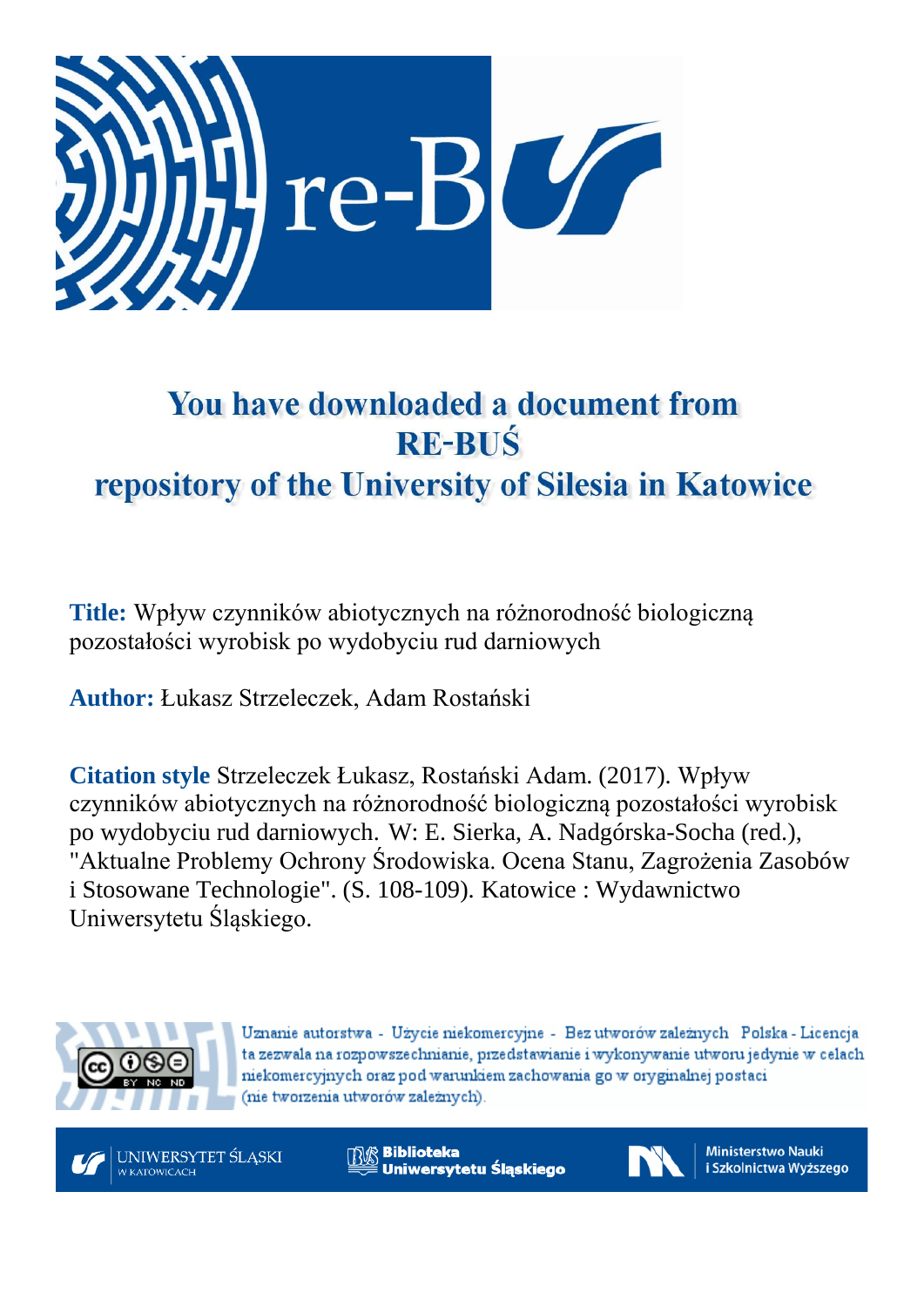# **Wpływ czynników abiotycznych na różnorodność biologiczną pozostałości wyrobisk po wydobyciu rud darniowych**

### Łukasz STRZELECZEK, Adam ROSTAŃSKI

*Katedra Botaniki i Ochrony Przyrody, Wydział Biologii i Ochrony Środowiska, Uniwersytet Śląski w Katowicach; e-mail: l.strzeleczek@gmail.com; tel.: 32 200 94 67*

#### **Wstęp**

Wpływ zaburzeń pochodzenia antropogenicznego w specyficzny sposób przyczynia się do zmian w środowisku naturalnym. W wyniku tych zaburzeń, często dochodzi do nagromadzenia w materiale glebowym różnych związków o toksycznych właściwościach, w tym jonów metali ciężkich. Obecnie stosuje się wiele technik, bazujących na metodach biologicznych (fitoekstrakcji oraz fitostabilizacji in situ) i fizykochemicznych, w celu całkowitego usunięcia bądź też unieruchomienia metali ciężkich, zmniejszając przy tym ich biodostępność dla organizmów żywych (Helmisaari i in. 2007, Małkowski 2015).

### **Cele pracy**

Głównym założeniem niniejszej pracy było określenie w jakim stopniu różne parametry, związane z właściwościami fizykochemicznymi gleby (zmienne abiotyczne) mogą wpłynąć na bogactwo gatunkowe i różnorodność biologiczną na 15 kopcach, stanowiących pozostałość po wydobyciu rud darniowych żelaza

### **Wyniki i ich omówienie**

Uzyskane wyniki (m.in. analiza korelacji według wskaźnika Pearsona) wskazują, że najbardziej istotny wpływ na różnorodność biologiczną badanych obiektów miały czynniki, związane z parametrami glebowymi, takimi jak: przewodnictwo elektryczne (EC) (-0.74, p= 0.001) oraz zawartość materii organicznej (-0.64, p= 0.009). Obecność kadmu, cynku i ołowiuw podłożu kopców przyczyniła się do obniżenia udziału gatunków roślin leśnych, a także spadku różnorodności biologicznej. W przypadku obecności w glebie żelaza, udział gatunków leśnych oraz wskaźnik różnorodności biologicznej były skorelowane dodatnio, jednakże korelacje tych zmiennych, nie były istotne statystycznie. Podobną zależność odnotowano w przypadku pH, gdzie wraz ze wzrostem wartości tego parametru obserwowano zwiększenie różnorodności biologicznej na kopcach. Zawartość materii organicznej może mieć tu kluczowe znaczenie w przypadku zwiększenia efektywności procesów stabilizacji metali ciężkich w podłożu (Bradshaw 1997, Konx i in. 2000, Park i in. 2011).

#### **Wnioski**

Na podstawie wyników stwierdzono, że najbardziej istotny wpływ na obniżenie różnorodności biologicznej badanych obiektów miały parametry fizykochemiczne gleby, związane z udziałem materii organicznej oraz przewodnictwem elektrycznym. Parametry te są z kolei silnie skorelowane z zawartością w podłożu metali ciężkich, takich jak: cynk, kadm a także ołów. Pośród wszystkich analizowanych zmiennych, dodatni wpływ na różnorodność biologiczną zaobserwowano wraz ze wzrostem pH oraz wraz z zwiększeniem stężenia żelaza w glebie. Przy wyższych wartościach pH stwierdzono zwiększoną ilość dostępnej dla roślin materii organicznej.

#### **Literatura**

- 1. Bradshaw A.D. 1997. The importance of soil ecology in restoration science. Restoration ecology and sustainable development, 33-64
- 2. Helmisaari H. S, Salemaa M, Derome J, Kiikkilä O, Uhlig C, Nieminen T. M. 2007. Remediation of Heavy Metal– Contaminated Forest Soil Using Recycled Organic Matter and Native Woody Plants. Journal of environmental quality, 36(4), 1145-1153
- 3. Knox A.S, Seaman J.C, Mench M.J., Vangronsveld J. 2000. Remediation of metal-and radionuclides-contaminated soils by in situ stabilization techniques. Environmental restoration of metals-contaminated soils. Lewis, New York, 21-60
- 4. Małkowski E. 2015. Fitoremediacja metali ciężkich. W: W. Wierzbicka(red.), Ekotoksykologia: rośliny, gleby metale (469-506). Warszawa: Wydawnictwo Uniwersytetu Warszawskiego
- 5. Park J.H, Lamb D, Paneerselvam P., Choppala G., Bolan N., Chung J.W. 2011. Role of organic amendments on enhanced bioremediation of heavy metal (loid) contaminated soils. Journal of hazardous materials, 185(2), 549-574